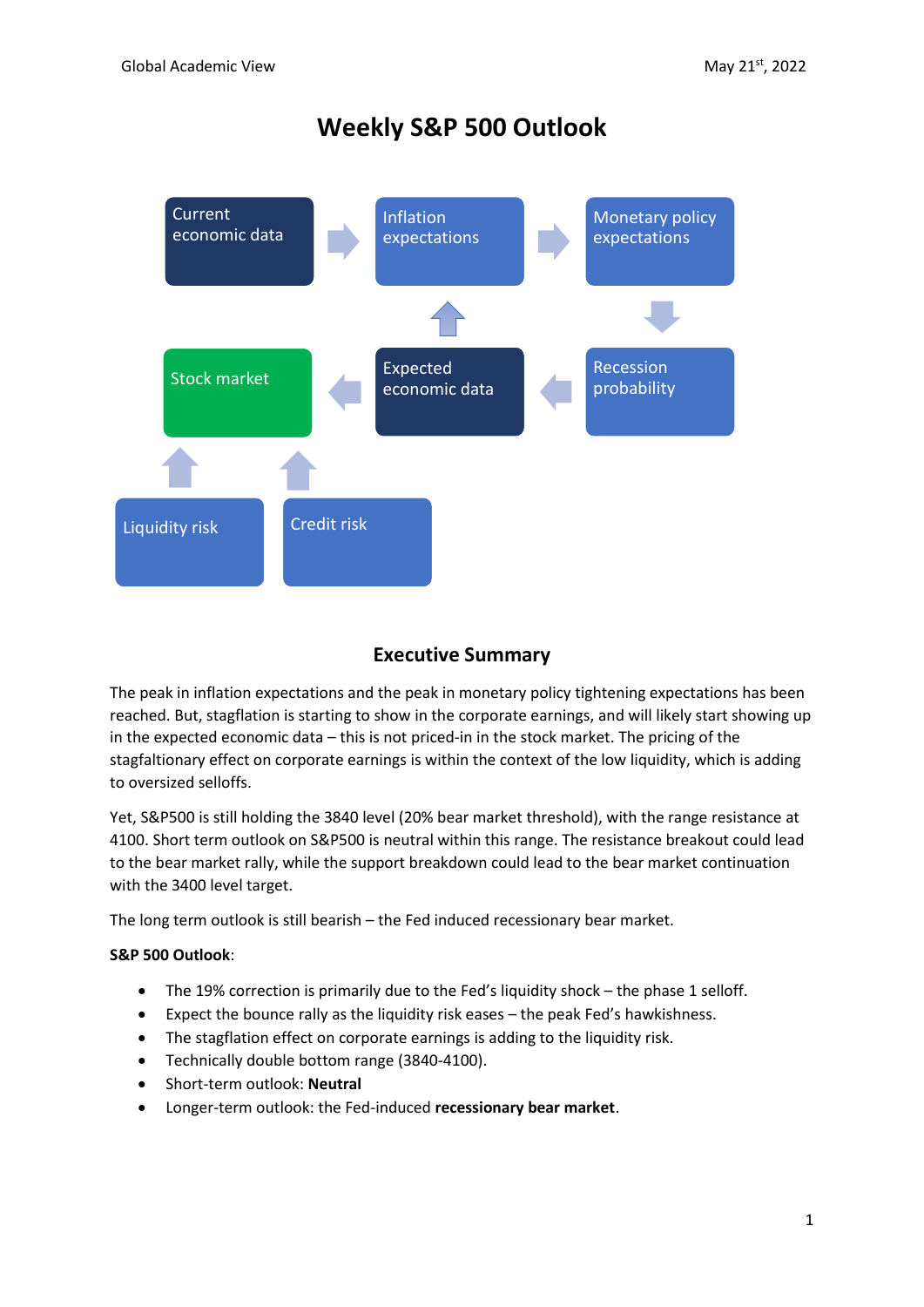| Current economic data |                                                                           |  |
|-----------------------|---------------------------------------------------------------------------|--|
| GDP:                  | <b>-1.4%</b> Q1 2022 (down from 6.9%) – Retail sales 0.9% mom (strong)    |  |
|                       | 3.4% Q1 2022 yoy (down from 5.5%) $-$ past peak growth                    |  |
| Unemployment rate     | 3.6% April 2022 (last 3.6%)                                               |  |
|                       | Weekly claims 218K (up from 197K – strong but rising) 166K low Mar $20th$ |  |
| Inflation:            | 8.3% April 2022 CPI (down from 8.5%) peak inflation in March              |  |
|                       | 6.2% April 2022 Core CPI (down from 6.5%)                                 |  |

# **Weekly Macro Analysis and S&P 500 Outlook**

**Weekly note**: **Inflation peaked**; labor market still strong – supporting the strong economy.

| Inflation expectations |                           |                         |                                          |
|------------------------|---------------------------|-------------------------|------------------------------------------|
|                        | Nominal Yield (last week) | <b>Real Rate</b>        | <b>BE Inflation Expectations</b>         |
| 5Υ                     | 2.80% (2.87%)             | $-0.12\%$ ( $-0.22\%$ ) | 2.92% (3.09%) – still falling - below 3% |
| 10Y                    | 2.78% (3.92%)             | $0.19\%$ (0.18%)        | 2.59% (2.74%) - still falling sub 2.75   |
| 30Y                    | 2.99% (3.08%)             | $0.63\%$ (0.55%)        | 2.36% (2.53%) – still falling            |

Weekly note: Inflation expectations are falling (4<sup>th</sup> week) - peak inflation expectations April 21 **3.02%.** Nominal interest rates fell, real rates stable – all about falling inflation: pricing slowdown?

| Monetary policy expectations |            |          |                          |                 |                    |
|------------------------------|------------|----------|--------------------------|-----------------|--------------------|
| Current                      | Jan 2023   | Jan 2024 | High                     | First cut       | Jan 27 -terminal   |
| 0.768%                       | 2.75       | 2.86     | 3.07 Jul 23              | 2.77 Dec 24     | 3.02               |
| (0.34%)                      | (2.76)     | (2.95)   | $(3.06 \text{ Aug } 23)$ | $(2.70$ Jan 25) | $(3.05)$ last week |
|                              | -- ''''''' |          |                          |                 |                    |

QE ended in March. QT starting in June – June-Aug \$47.5 bill/month, after \$95bill/month **Weekly note**: Fed **less aggressive**, high in July 23, first cut Dec 24. **Peak hawkishness May 4th** (3% 2022) Stock market selloff causes fall in inflate on exp and less aggressive Fed. **Liquidity shock.**

| 12-Month Recession probability: moderate                                                       |                   |                                                                  |  |
|------------------------------------------------------------------------------------------------|-------------------|------------------------------------------------------------------|--|
| 10Y-2Y spread                                                                                  | $0.20\%$ (0.34%)  | <b>Sill Narrowing</b> (Inverted week of March 28 <sup>th</sup> ) |  |
| 10Y-5Y spread                                                                                  | $-0.02\%$ (0.05%) | Reinverted (First inverted in March, reinverted)                 |  |
| 2Y-3mo spread                                                                                  | 1.57% (1.64%)     | Narrowing - but an imminent recession not expected               |  |
| Weekly note: Recession probability increased; but low chance of an imminent recession (2Y-3mo) |                   |                                                                  |  |

## Expected data

Stagflation with an ultimate Fed-induced recession (possibly in late 2024) **Weekly note**: Outlook unchanged.

### S&P 500 pricing: Past performance: 5 Days: -02.84% YTD: -18.44%

- PE = 19 Falling from 36 on Jan  $4<sup>th</sup>$ , 2022 still moderately overvalued.
- Cyclical outlook: **The Fed-induced recessionary bear market** (Fed hikes = recession)
- **Current:** Fed-induced liquidity shock correction (19% total): **Phase 1 selloff.**
- The first leg down (Jan 4) negative reaction to rising long term rates (**peaked**) and real rates (QT) – speculative bubble burst – revaluation of PE multiples.
- The second leg down (Apr 21) negative reaction to extreme Fed hawkishness (**peaked**)
- The third leg down (May 18) negative reaction to corp. earnings (Target) pricing the expected data: stagflation - **story to continue – possibility of Phase 2 selloff.**
- Volatility driver: the liquidity shock (low market depth buyers strike) **still active**

**Weekly note**: The correction deepened, but still sub 20%. Consider the possibility of further negative reaction to corporate earnings and stagflationary date (growth slowdown and elevated inflation).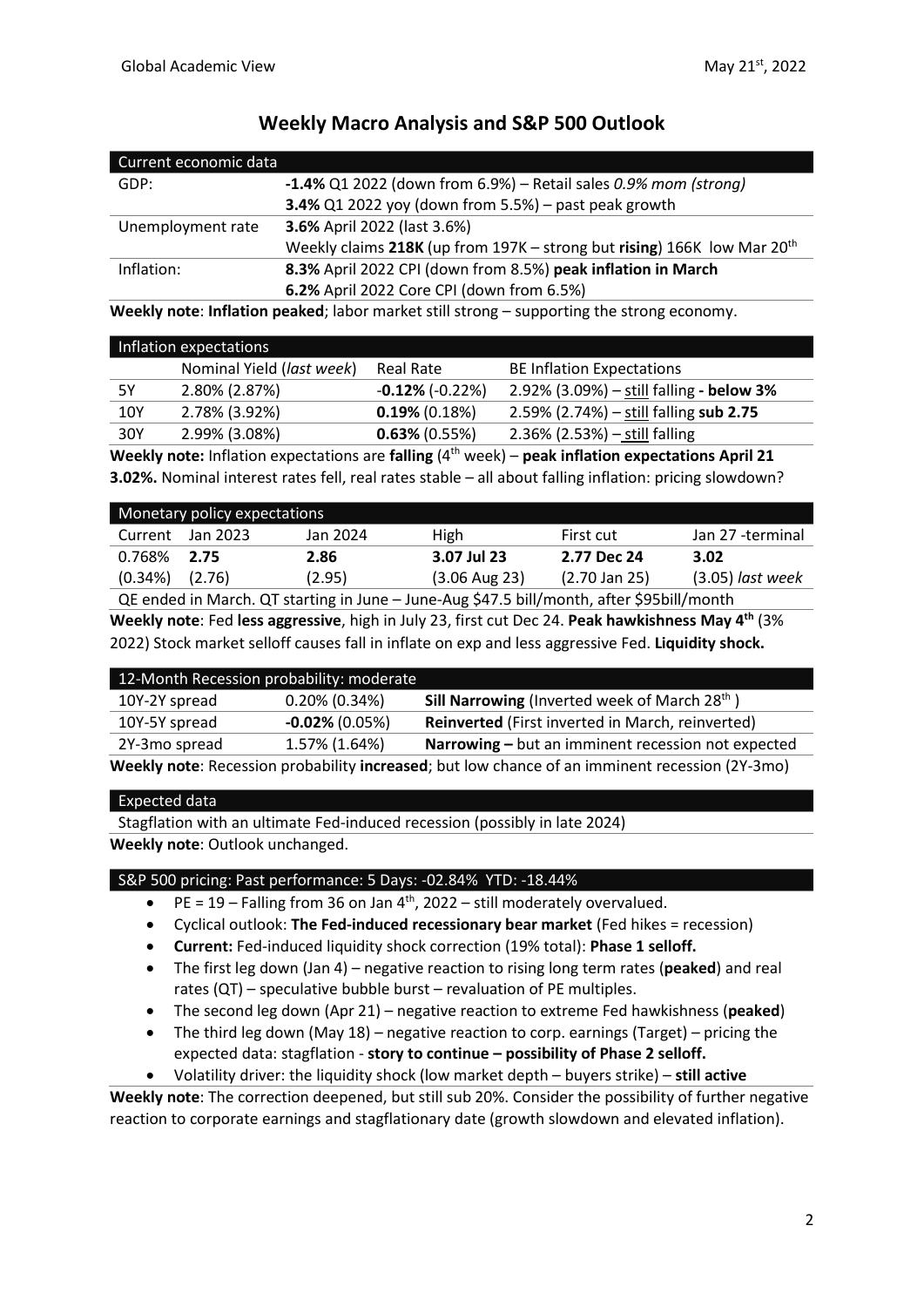#### Liquidity risk **–** High – Phase 1 selloff – ACTIVE

*Expectations of aggressive monetary policy tightening in the presence of market bubbles causes the liquidity shock and the bubble burst – this is Phase 1 selloff of the full bear market – usually sub 20% selloff (1987 -33%)*

The Powell IMF speech on 4/21 reduced the market depth in short term bonds, which caused the liquidity shock in S&P 500 futures. As a result, the bubbles burst in: 1) big tech stocks, 2) meme stocks, 3) cryptocurrencies. Forced selling due to margin calls and the increase in fear deepen the liquidity shock – S&P500 total drawdown 19%.

### **The peak inflation expectations should reduce the expected monetary policy uncertainty and restore the market liquidity.**

• Crypto – Bitcoin: **-**39% (-38%) YTD QQQ: -28% (-25%) YTD

 $VIX = 29$  (peak May 2 at 36)

**Weekly note**: The selloff in QQQ continues - Bitcoin more stable. Stablecoin blowoff during the week of May 14th was possibly the first sign of capitulation. **Peak volatility May 2nd** .

#### Immediate Recession risk – Moderate – Phase 2 selloff still not justified.

*In recessions corporate earnings decrease, which requires further downward adjustment of PE rations. – this is the Phase 2 of the full bear market.* 

Labor market is still strong, and consumer spending is still strong. Recession requires increase in unemployment. Initial claims leading indicator – uptick, but still strong. 10Y-5Y spread inverted. **Weekly note**: Currently, high inflation is shrinking margins – stagflation but no recession.

#### Credit risk – Moderate – Phase 3 selloff – not expected

*As recession hits, unemployment increases, and earnings decrease, and some indebted companies/institutions/individuals default. Systematic bankruptcies increase credit risk to high or extremely high levels, which causes the forced selling – this is ultimate Phase 3 of the bear market. Credit risk deepens recession (Phase 2) and causes the liquidity shock (Phase 1).* 

| Credit risk | BBB-10Y | $2.37\%$ (2.20%)                       | Increase to moderate. (2.38% Mar 10). |
|-------------|---------|----------------------------------------|---------------------------------------|
|             | HYG     | $-12.08\%(-11.68\%)$ YTD Still falling |                                       |

**Weekly note**: Moderate level of credit risk. **Rising - reached the previous high.**



- **Correction 19%:** Jan  $4^{th}$  May  $20^{th}$  holding the 20% level 3840.
- **Double bottom**: support 3840 resistance 4100 **(range)**
- **Breakdown** (3840) target 200wma 3420
- **Breakout** (4100) target 50dma 4300